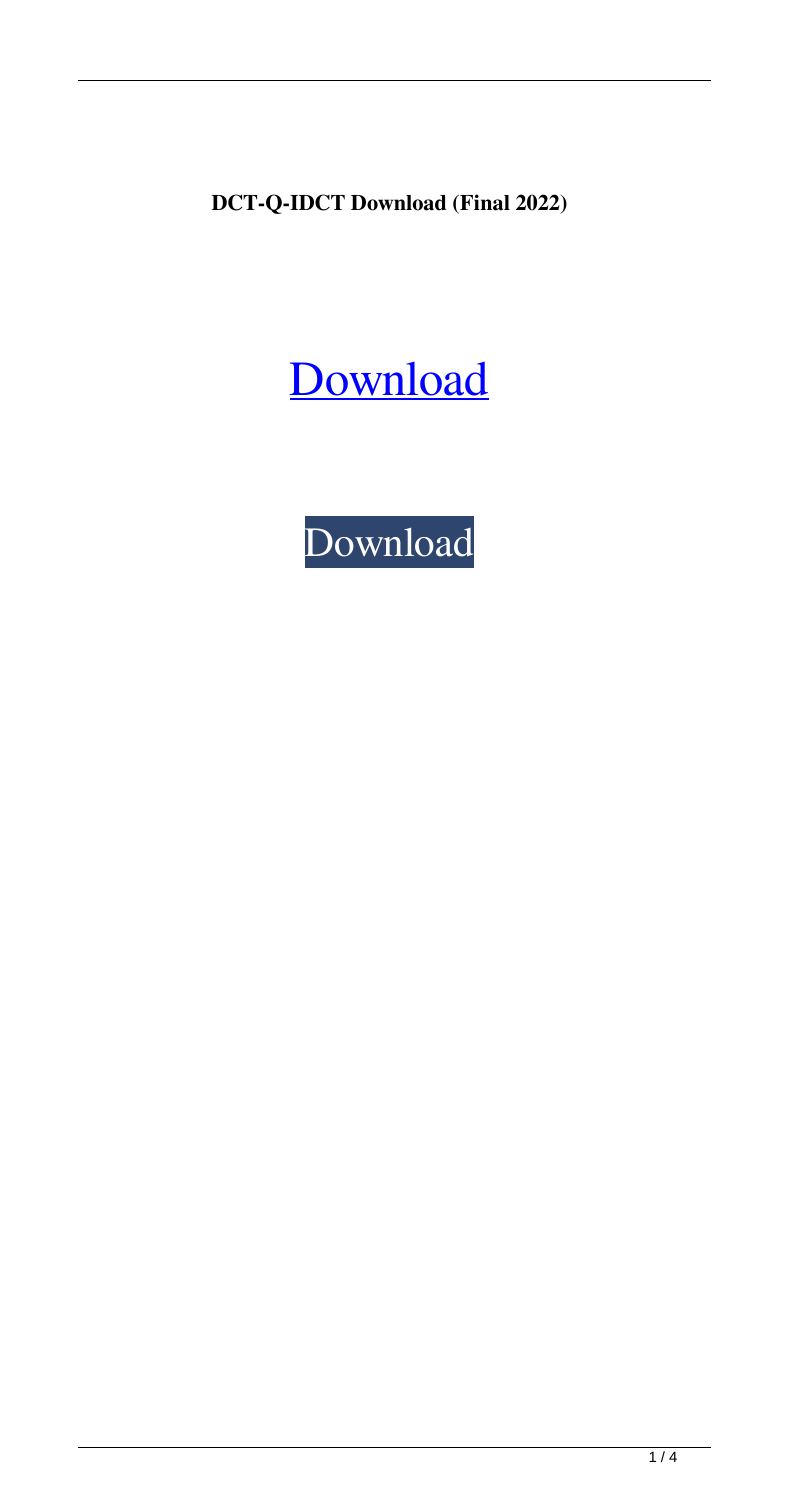# **DCT-Q-IDCT With Key Free Download PC/Windows (April-2022)**

DCT-Q-IDCT Free Download is an FFmpeg filter. It performs the following steps: color subsampling, blockwise forward DCT, matrix based quantization, source coding, inverse-DCT (IDCT), color upsampling. It creates a compatible MPEG2 video sequence consisting of a single I-frame which can be saved in a file. Also statistical data about the input video is collected and a histogram can be created. This histogram shoes the distribution for each coefficient of the dct-transformed macroblocks, of the frames, which have been displayed. DCT-Q-IDCT Properties: + FFmpeg filter Requires FFmpeg version 6.0 or later (formerly "ffmpeg-beta") Filter accepts the following options: --quiet

# **DCT-Q-IDCT Crack + PC/Windows**

intimate=1 show\_stats=1 capture\_matrix= [Rows=64 Columns=256] [Show/Hide in About dialogue] # This sample selects a full color video codec (YUV 4:2:0) Video codec=YUV4 display=Equalizer # video codec=YUV4V # display=Equalizer # select color pallette # A=black B=blue C=green D=red E=yellow F=purple G=light gray H=dark gray # I=magenta K=orange M=gray N=cyan P=pink O=light red R=dark red # Q=light gray S=dark gray T=black U=white V=purple # W=pink X=red Y=green Z=orange # [Palette format] palette= palette\_palette= 81e310abbf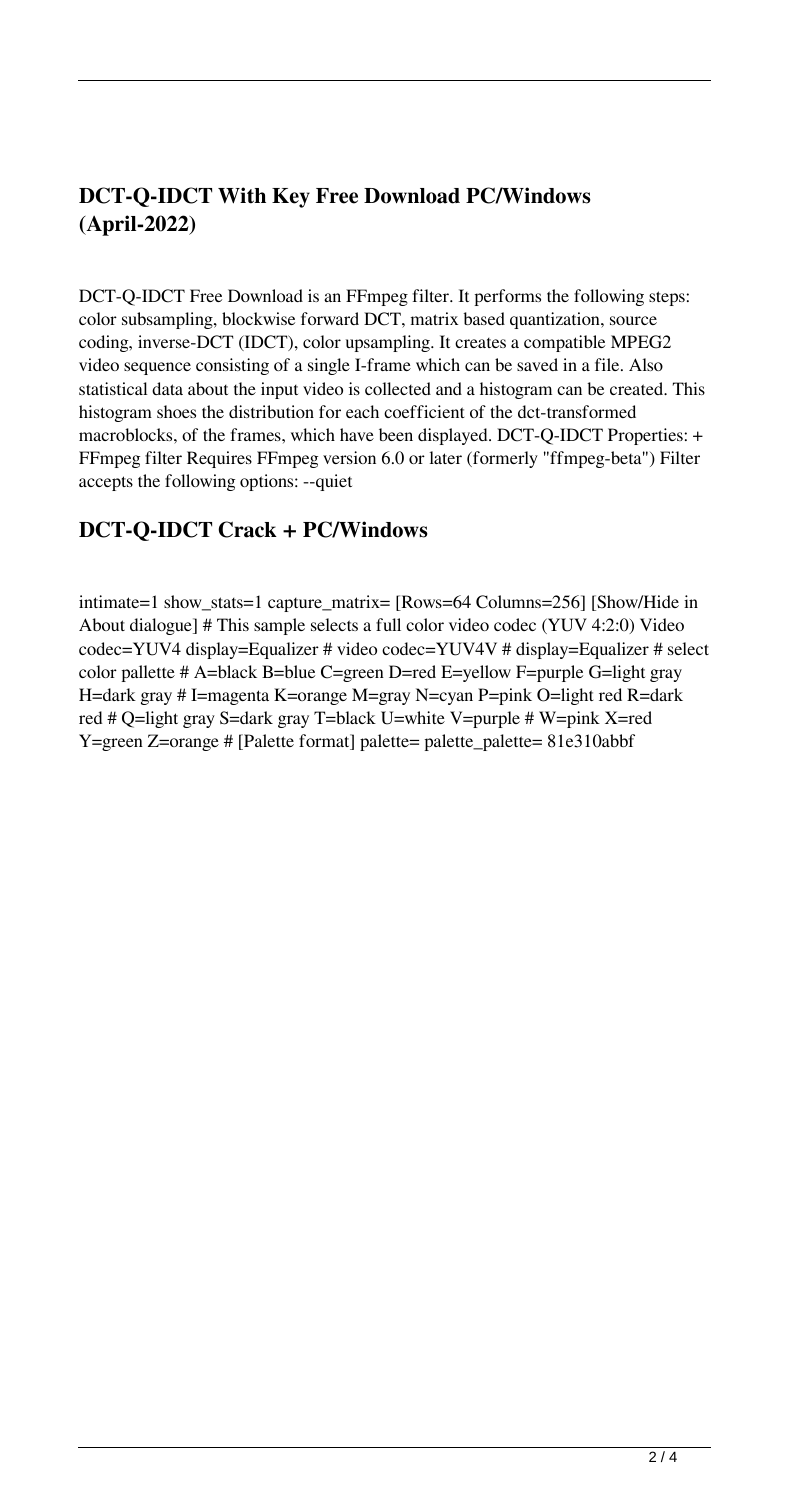### **DCT-Q-IDCT Crack + Activation Free Download**

DCT-Q-IDCT (DCT-Q-IDCT). --\*/ #ifndef DCTQ\_DCTQ\_H #define DCTQ\_DCTQ\_H /\* Include all declarations \*/ #include "dctq-cdefs.h" #ifdef cplusplus extern "C" { #endif #if defined( $\overline{GNUC}$ ) /\*  $\overline{GCC}$  will choose the inline assembly versions for the rqsol and thresh variants when those functions are inlined. \*/ #define DCTQ\_ASM\_IMPL(name, op, shl, shr, out) \ \_\_asm\_ ( \ " %1 = mov " #name " %%ebx \t" \ " %2 = mov %%eax, " #op " %%ebx \t" \ " %3 = mov %%ebx, "#shl " %0 \t" \ " %4 = mov " #out " %%ebx \t" \ " %5 = add %%ebx, " #shr " %0 \t" \ " %6 = cmp \$1, " #shl " %0 \t" \ " %7 = jnz 1f " \ " 1: \t" \ "%0 = " #name " %%ebx \t" \ "%1 = mov %%eax, " #op " %%ebx \t" \ " %2 = mov " #out " %%ebx \t" \ "%3 = mov " #shl " %0 \t" \ " %4 = add %%ebx, " #shr " %0 \t" \ " %5  $=$  cmp \$0, " #shl " %0 \t

### **What's New in the?**

A FFMPEG virtual decoder supporting MPEG2-TS, MPEG2-PS and MPEG2-TS or MPEG2-PS streams. It supports different quantizers for each macroblock and also generates information to display the resulting video. The video stream consists of a single I-Frame. The video stream can be saved as.ts,.ps and.ts or.ps MPEG2 transport streams. Usage: All stream-IDs, frame-counts and filter-IDs are optional. The framecounts are required for getting the histograms. Optional: The video stream has a macroblock mode to be able to select the I-Frame to be used for the reconstruction of the video. The number of macroblocks to display in the video is the number of macroblocks that are in the area that is visible in the I-frame. Flags: FFMPEG\_LOOK\_FOR\_KEYFRAME\_HIT - This will try to find the last keyframe in the stream. If FFMPEG\_LOOK\_FOR\_KEYFRAME\_HIT is set, FFMPEG\_LOOK\_FOR\_KEYFRAME\_HIT=1, the file will be scanned for keyframes and the keyframe will be copied to the output file (if it exists). FFMPEG\_COLOR\_SUB\_SAMPLE - This will apply the color subsampling to the DCT blocks. This is used to create a MPEG compliant video stream. FFMPEG\_DCT - This will apply the forward DCT (and inverse DCT afterwards) to the blocks. FFMPEG\_DCT\_CALC - This will perform the inverse DCT (and DCT afterwards). FFMPEG\_DCT\_Q - This will perform the quantization of the transformed coefficients. FFMPEG\_CHROMA\_KEYFRAME\_REV - This will reverse the colors and perform the Chroma Keyframe Detection FFMPEG\_INTERLACE - This will be used to set a 16:9 to 1:2:1 interlaced video stream FFMPEG\_KEYFRAME - This will select the I-Frame to be used for the reconstruction of the video. FFMPEG\_MACROBLOCK - This will specify the macroblocks that will be displayed. FFMPEG\_QUANT - This will specify the quantizer stepsize. FFMPEG\_QUANT\_PARAM - This will set the Quantization Parameters to be used (default: QP=20). FFMPEG\_ROW - This will specify the number of pixels per row in the MPEG2 video stream. FFMPEG\_ROW\_PARAM - This will set the number of rows in the MPEG